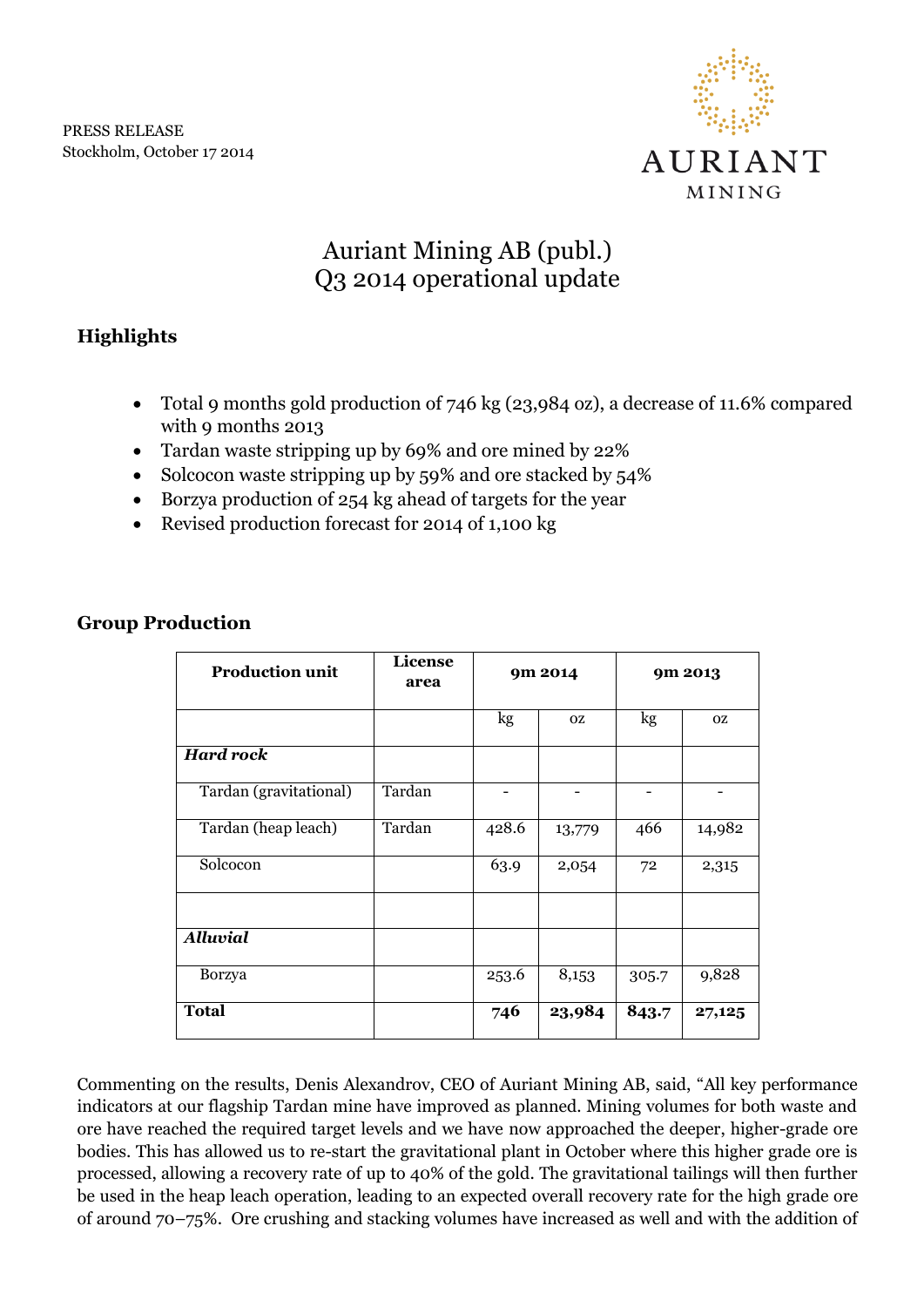a third crusher, we are now able to stack more, and smaller sized, material that should result in improved recoveries in the future. Overall Tardan remains on track and we are satisfied with its performance."

"Although the grades at Solcocon are gradually improving, they continue to be lower than expected. To save costs during the winter months, we have initiated a temporary cessation of mining, crushing and stacking operations. The irrigation of the heaps will continue throughout the winter period. Going forward we will need to develop a better understanding of the complex ore bodies at Solcocon with a view to being able to better plan mining and processing operations."

"The Borzya alluvial operation at Solcocon has performed as planned, and has already exceeded its target for the year. Mostly as a result of the Solcocon hard rock underperformance, we have lowered our production guidance for the group for the year by 200 kg."

|                      |                    | 9m 2014 | 9m 2013 |
|----------------------|--------------------|---------|---------|
| <b>Mining</b>        |                    |         |         |
| Waste stripping      | 000 m <sup>3</sup> | 2,395   | 1,418   |
| Ore mined            | 000<br>tonnes      | 225     | 183.4   |
| Average grade        | g/t                | 1.56    | 1.32    |
| <b>Heap leach</b>    |                    |         |         |
| <b>Crushing</b>      |                    |         |         |
| Ore                  | 000<br>tonnes      | 225.8   | 204.4   |
| Grade                | g/t                | 1.51    | 1.6     |
| <b>Stacking</b>      |                    |         |         |
| Ore                  | 000<br>tonnes      | 225.8   | 204.4   |
| Grade                | g/ton              | 1.51    | 1.6     |
| Tailings             | 000<br>tonnes      | 80.4    | 126.5   |
| Grade                | g/t                | 2.64    | 3.12    |
| <b>Gold produced</b> | kg                 | 428.6   | 466     |
| Warehouse            |                    |         |         |
| Ore                  | 000<br>tonnes      | 11.6    | 0.1     |
| Grade                | g/t                | 2.33    | 1.15    |
| Tailings             | 000<br>tonnes      | 5.4     | 68      |

### **Tardan production**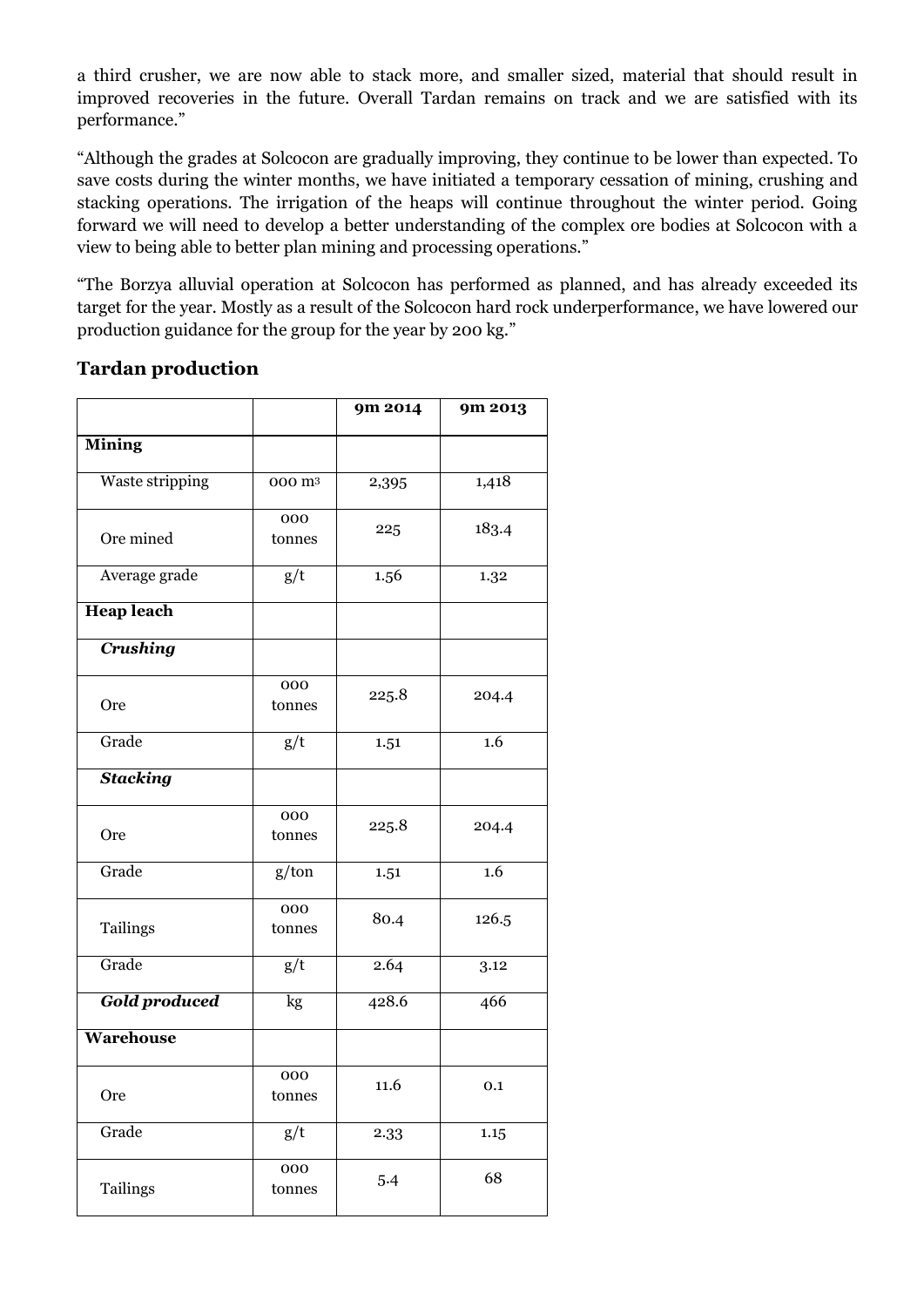| Grade | $\sigma / 1$ | 2.37 | R <sub>7</sub> |
|-------|--------------|------|----------------|
|       |              |      |                |

Tardan production of 200 kg in Q3 was only slightly less than planned, amounting to 429 kg production for 9 months. This was primarily caused by using less tailings than last year as our tailings stockpile starts to become depleted, along with lower grade for the tailings stacked on the heaps.

In Q3 Tardan achieved higher stripping volumes of almost 400,000 m<sup>3</sup> per month which, given the previous shortfalls in stripping, means that Tardan is on track to achieve the required stripping volumes of 3.1 mln m<sup>3</sup> for the year in order to reach higher grade ore bodies. In October, Tardan has already reached high grade ore that has allowed us to the start up the gravitational plant, and will lead to higher production in Q4 resulting in an overall increase of gold produced at Tardan in 2014 compared to 2013.

In Q3 Tardan also upgraded its crushing complex with an addition of a third crusher, which is now fully operational, and will lead to increased ore volumes being stacked as well as finer crushing to improve recoveries.

Overall, all key production indicators improved year on year including stripping, ore mining, grades and crushing/stacking.

|                      |                    | 9m 2014 | 9m 2013 |
|----------------------|--------------------|---------|---------|
| <b>Mining</b>        |                    |         |         |
| Waste stripping      | 000 m <sup>3</sup> | 519.6   | 327.6   |
| Ore mined            | 000<br>tonnes      | 158     | 184.7   |
| Average grade        | g/t                | 1.05    | 1.52    |
| <b>Heap leach</b>    |                    |         |         |
| <b>Stacking</b>      |                    |         |         |
| Ore                  | 000<br>tonnes      | 197.8   | 128.2   |
| Grade                | g/t                | 1.06    | 1.49    |
| <b>Gold produced</b> | kg                 | 63.9    | 72      |
| Warehouse            |                    |         |         |
| <b>Ore</b>           | 000<br>tonnes      | 8.2     | 50      |
| Grade                | g/t                | 0.95    | 1.15    |
| <b>Alluvial</b>      |                    |         |         |
| Waste stripping      | 000 m <sup>3</sup> | 1,513   | 2,361   |

#### **Solcocon production**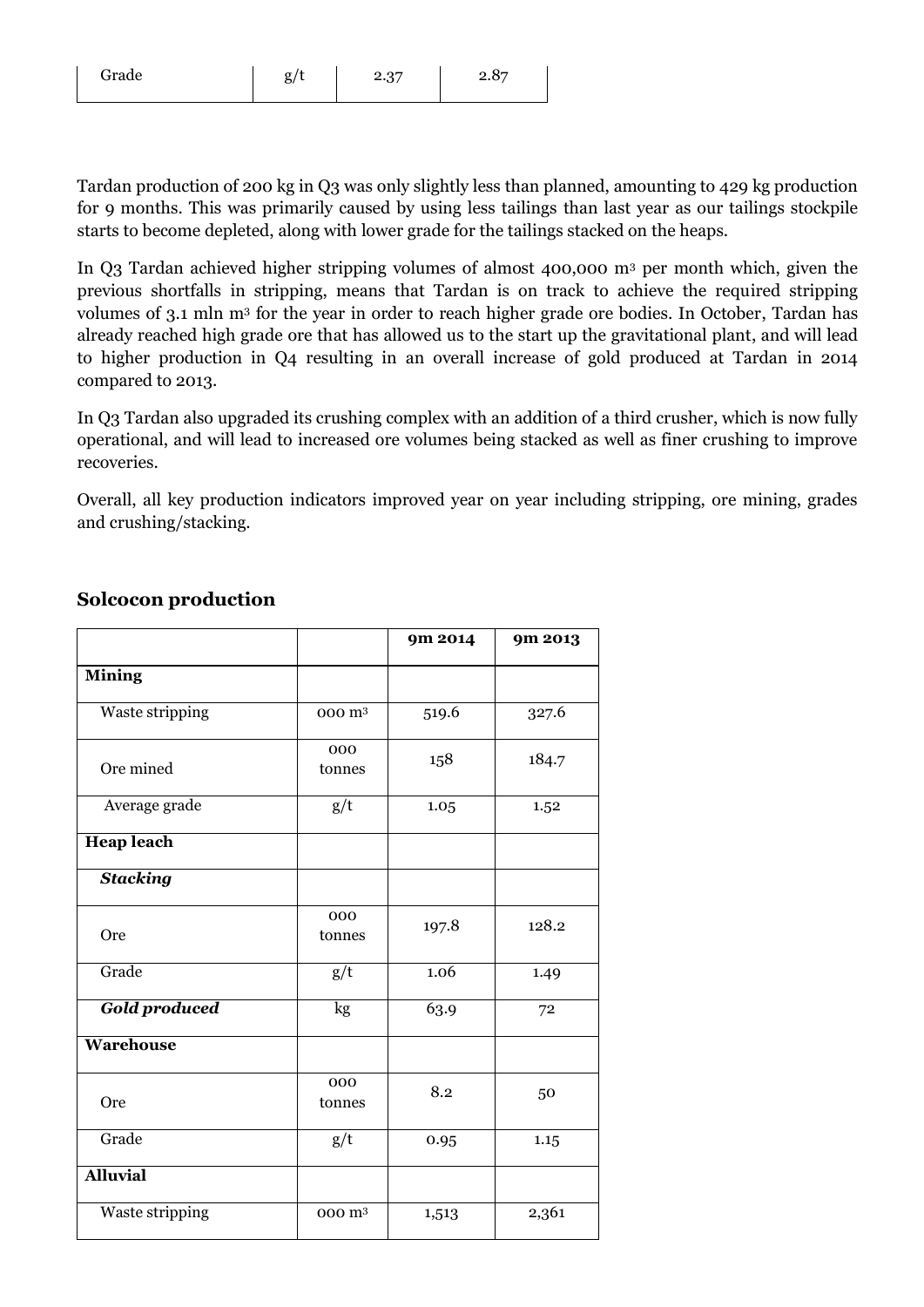| Sand washed                | 000 m <sup>3</sup> | 303.6 | 280   |
|----------------------------|--------------------|-------|-------|
| Gold produced              | kg                 | 253.6 | 305.7 |
| <b>Total gold produced</b> | kg                 | 317.5 | 377.7 |

Mined grades improved at Solcocon in Q3 compared to earlier in the year, but for 9 months 2014 were still 31% less than grades mined over 9 months 2013. At the same time lower grades were partly compensated by a 54% increase in ore stacked on the heaps, but given the lower grades hard rock gold production was still down by 11%.

The Borzya alluvial operation at Solcocon continued to perform ahead of plan, and has already achieved its annual target by producing more than 250 kg by the end of Q3. We can expect some more alluvial production in Q4 2014.

For more information, please contact

Max Yacoub, CIO тел: +7 495 660 22 20 e-mail: [max.yacoub@auriant.com](mailto:max.yacoub@auriant.com)

Company name: Auriant Mining AB Short name: AUR ISIN-code: SE0001337213

Website: [www.auriant.com](http://www.auriant.com/) Twitter: @auriantmining

*Auriant Mining AB (AUR) is a Swedish junior mining company focused on gold exploration and production in Russia, primarily in Zabaikalye and the Republics of Khakassia and Tyva. The company has currently four assets, including two operating mines (Tardan and Solcocon) and two early stage exploration assets, one of which, Kara-Beldyr, is a joint venture with the major Canadian gold producer Centerra Gold. The group's mineral licenses are estimated to contain almost 1,000,000 troy ounces of gold reserves according to the Russian standards (GKZ).* 

*Since July 19, 2010, Auriant Mining´s shares are traded on First North Premier at the NASDAQ OMX Nordic Exchange under the short name AUR (before June 25, 2012 - under the short name CAG). For more information please visit www.auriant.com. Mangold Fondkommission is Certified Adviser to Auriant, for more information please call +46 8 503 015 50 or visit www.mangold.se.*

**Cautionary Statement:** Statements and assumptions made in this report with respect to Auriant Mining AB's ("AUR") current plans, estimates, strategies and beliefs, and other statements that are not historical facts, are forward-looking statements about the future performance of AUR. Forward-looking statements include, but are not limited to, those using words such as "may", "might", "seeks", "expects", "anticipates", "estimates", "believes", "projects", "plans", strategy", "forecast" and similar expressions. These statements reflect management's expectations and assumptions in light of currently available information. They are subject to a number of risks and uncertainties, including, but not limited to, (i) changes in the economic, regulatory and political environments in the countries where AUR operates; (ii) changes relating to the geological information available in respect of the various projects undertaken; (iii) AUR's continued ability to secure enough financing to carry on its operations as a going concern; (iv) the success of its potential joint ventures and alliances, if any; (v) exchange rates, particularly between the Russian rouble and the U.S. dollar. In the light of the many risks and uncertainties surrounding any gold production and exploration company at an early stage of its development, the actual results could